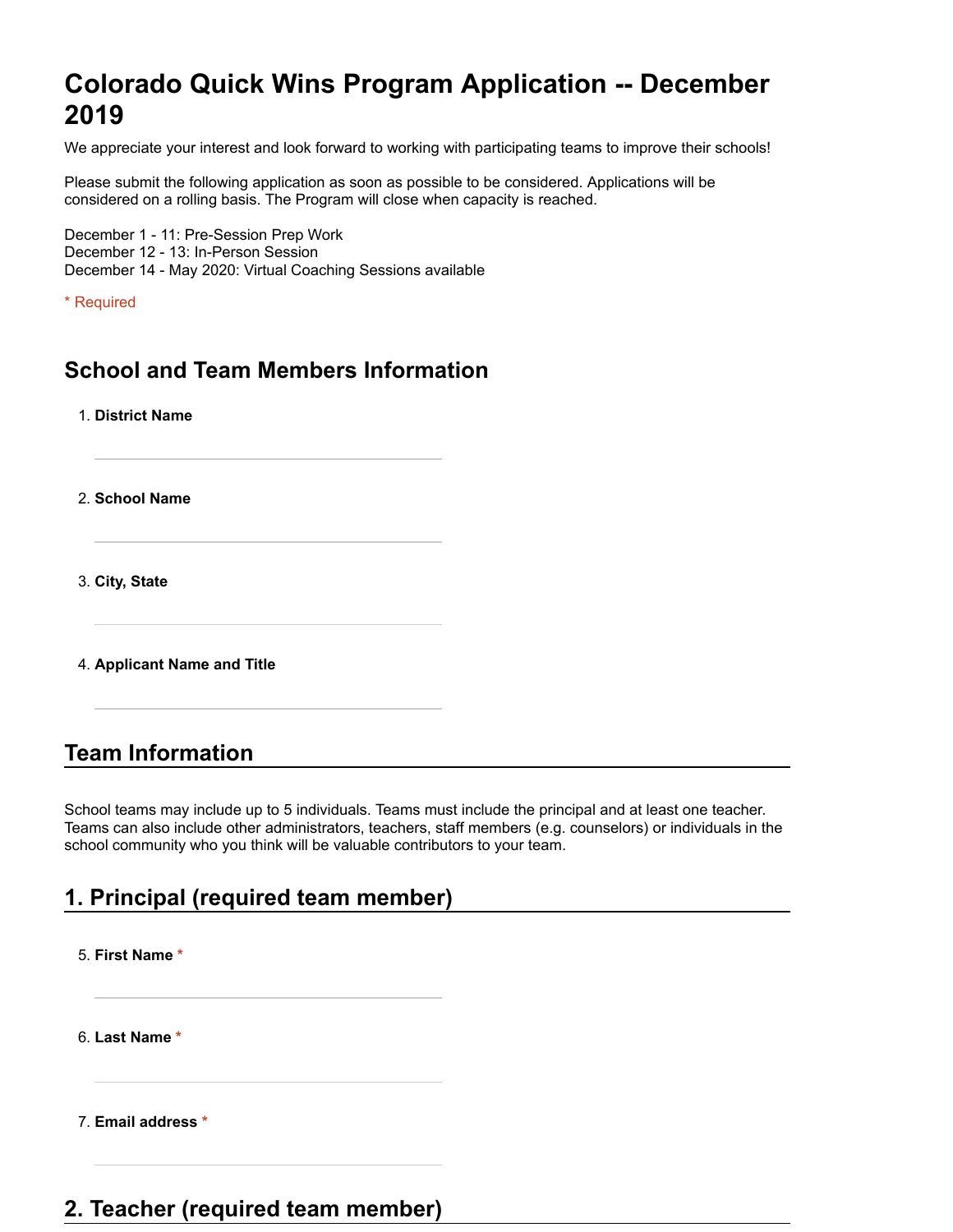8. **First Name \***

9. **Last Name \***

10. **Email Address \***

# **3. Team Member (optional)**

11. **Role (teacher, special education, parent, counselor, etc.)**

12. **First Name**

13. **Last Name**

14. **Email Address**

## **4. Team Member (optional)**

15. **Role (teacher, special education, parent, counselor, etc.)**

16. **First Name**

17. **Last Name**

18. **Email Address**

#### **5. Team Member (optional)**

19. **Role (teacher, special education, parent, counselor, etc.)**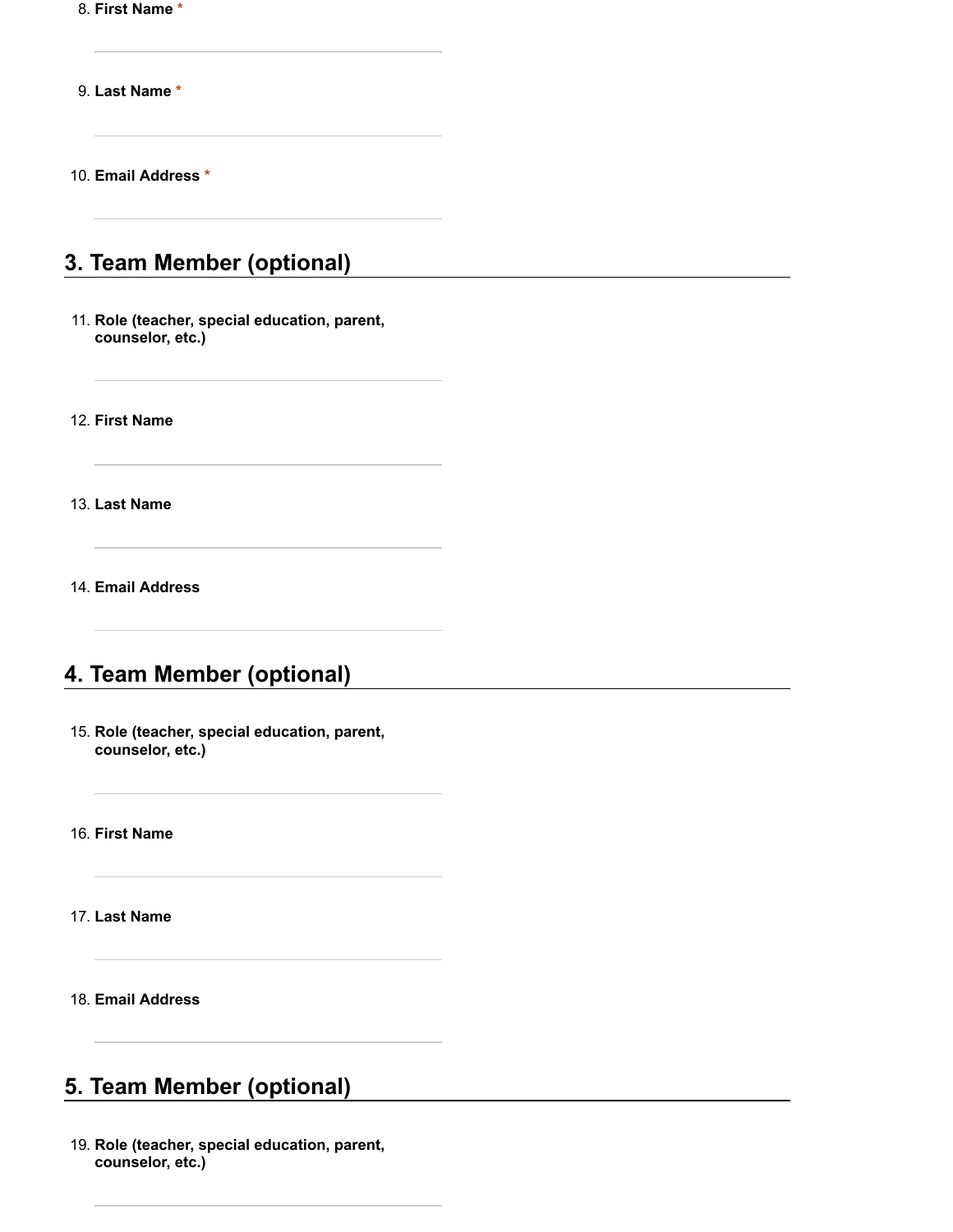20. **First Name**

21. **Last Name**

22. **Email Address**

# **Interest, Goals, and Experience**

23. **What interested you and your team in the opportunity to participate in the Scheduling Quick Wins Program? (250 word max)**

24. **What do you and your team hope to accomplish in your school by participating in the Program? (250 word max)**

25. **Please describe a recent new initiative in your school. (250 words max)**

#### **Thank you!**

If you have questions, please email karen@tegy.tools.

### **Financial Information**

The program cost is \$1,900 per school team (full tuition is \$3,800, however, we have secured scholarship funding to support this cohort). Tuition covers the program, materials, and lunch. All other costs (transportation and lodging) are the responsibility of the school.